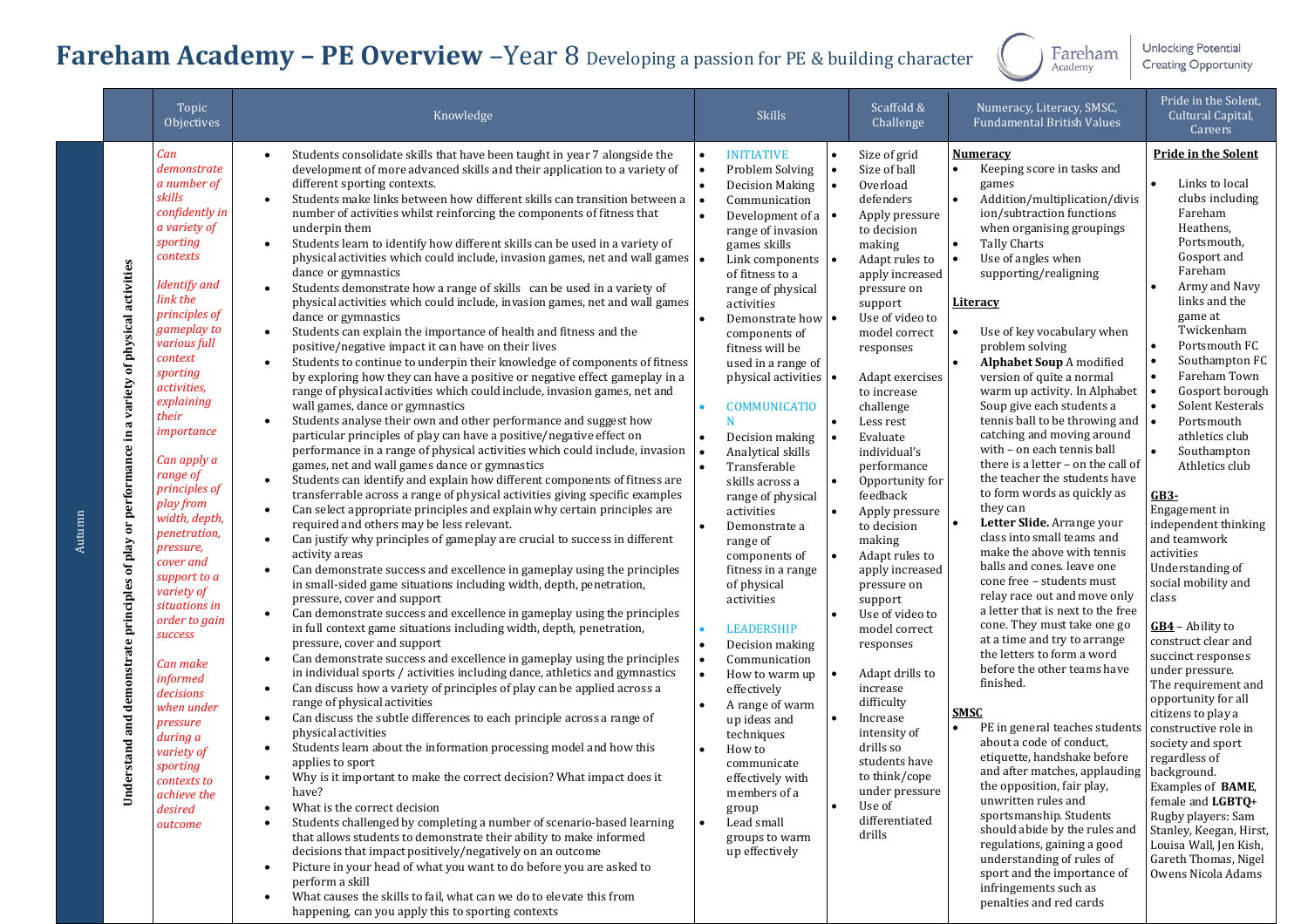| Understand and demonstrate the ability to think critically and to creatively problem-solve in a range of physical activities | Demonstrate<br>positive<br>behaviour,<br>courage and<br>high effort<br>levels, when<br>problem<br>solving<br>Develop<br>organisation<br>al skills in<br>teams,<br>communicati<br>ng and<br>working<br>effectively<br>when trying<br>to solve<br>problems<br>Can work in<br>a team and<br>confidently<br>communicate<br>and lead<br>teammates<br>to offer<br>tactical<br>advice to<br>gain an<br>advantage | Use a range of strategies so students are given the opportunity to solve<br>problems as an individual or as part of a team in activities such as invasion<br>games, net and wall games, dance, OAA and gymnastics<br>Develop the role of the captain, manager and coach to allow students different<br>leadership opportunities<br>Use a range of strategies that will allow students to solve problems, such as<br>capture the flag<br>Students solve games-based scenarios<br>Students choregraph routines in dance and gymnastics using different<br>chorographic devices<br>Students develop a range of strategies to overcome a problem in attack and<br>defence<br>$\bullet$ | <b>LEADERSHIP</b><br>Listen to others ideas<br>Value everyone's<br>voice<br>Collaborative<br>problem solving<br>Decision making to<br>overcome a problem<br>Decision making<br>$\bullet$<br>under pressure<br>When to attack and<br>defend<br>Communication<br><b>RESILIENCE</b><br>Importance of<br>resilience<br>Importance of<br>sportsmanship<br>How to act<br>appropriately in<br>success and defeat<br>Act appropriately<br>when tasks become<br>challenging | $\bullet$<br>$\bullet$<br>$\bullet$<br>$\bullet$<br>٠ | Adapt rules   •<br>so students<br>are put<br>under<br>increasing<br>pressure<br>Increase<br>intensity of<br>the drills<br>Adjust size<br>of targets<br>Application<br>of different<br>rules<br>within<br>skills/drills   •<br>to apply<br>pressure<br>Adapt rules<br>so students<br>are put<br>under<br>increasing<br>pressure<br>Increase<br>intensity of<br>the drills<br>Adjust size<br>of targets<br>Application<br>of different $\vert \bullet \vert$<br>rules<br>within<br>skills/drills<br>to apply | I۰ | students to<br>understand the consequences<br>of their actions which in turn<br>helps students apply this<br>understanding to their own<br>lives.<br>The concepts of self-discipline<br>to excel are essential.<br>Students should be taught<br>that the only way you can<br>achieve in sport to a high<br>standard is if you work hard<br>and if you can discipline<br>yourself to train and apply<br>yourself.<br>Promote fair play and team<br>work in lessons<br>- Encourage good<br>sportsmanship throughout<br>- Respect with equipment<br>both when using it and when<br>storing it<br>- Following instructions and<br>decisions made by officials.<br>Abiding by the rules, in all<br>sporting situations.<br>- Respect for their facilities<br>and the environment they are<br>active in<br>Listening to teacher and peer<br>feedback on particular<br>sporting skills<br>Promote trust with peers<br>through team building<br>activities |  |
|------------------------------------------------------------------------------------------------------------------------------|-----------------------------------------------------------------------------------------------------------------------------------------------------------------------------------------------------------------------------------------------------------------------------------------------------------------------------------------------------------------------------------------------------------|------------------------------------------------------------------------------------------------------------------------------------------------------------------------------------------------------------------------------------------------------------------------------------------------------------------------------------------------------------------------------------------------------------------------------------------------------------------------------------------------------------------------------------------------------------------------------------------------------------------------------------------------------------------------------------|--------------------------------------------------------------------------------------------------------------------------------------------------------------------------------------------------------------------------------------------------------------------------------------------------------------------------------------------------------------------------------------------------------------------------------------------------------------------|-------------------------------------------------------|------------------------------------------------------------------------------------------------------------------------------------------------------------------------------------------------------------------------------------------------------------------------------------------------------------------------------------------------------------------------------------------------------------------------------------------------------------------------------------------------------------|----|----------------------------------------------------------------------------------------------------------------------------------------------------------------------------------------------------------------------------------------------------------------------------------------------------------------------------------------------------------------------------------------------------------------------------------------------------------------------------------------------------------------------------------------------------------------------------------------------------------------------------------------------------------------------------------------------------------------------------------------------------------------------------------------------------------------------------------------------------------------------------------------------------------------------------------------------------|--|
|                                                                                                                              | Can explain<br>how to solve<br>a range of<br>problems<br>using key<br>terms<br>Display<br>resilience<br>and<br>enthusiasm<br>to overcome<br>challenges in<br>a variety of<br>activities,<br>inspiring<br>others to do<br>the same<br>(friendship)                                                                                                                                                         |                                                                                                                                                                                                                                                                                                                                                                                                                                                                                                                                                                                                                                                                                    |                                                                                                                                                                                                                                                                                                                                                                                                                                                                    | $\bullet$                                             | pressure<br>Adapt rules<br>so students<br>are put<br>under<br>increasing<br>pressure<br>Increase<br>intensity of<br>the drills<br>Adjust size<br>of targets<br>Application<br>of different<br>rules<br>within<br>skills/drills<br>to apply<br>pressure                                                                                                                                                                                                                                                     |    |                                                                                                                                                                                                                                                                                                                                                                                                                                                                                                                                                                                                                                                                                                                                                                                                                                                                                                                                                    |  |

Spring